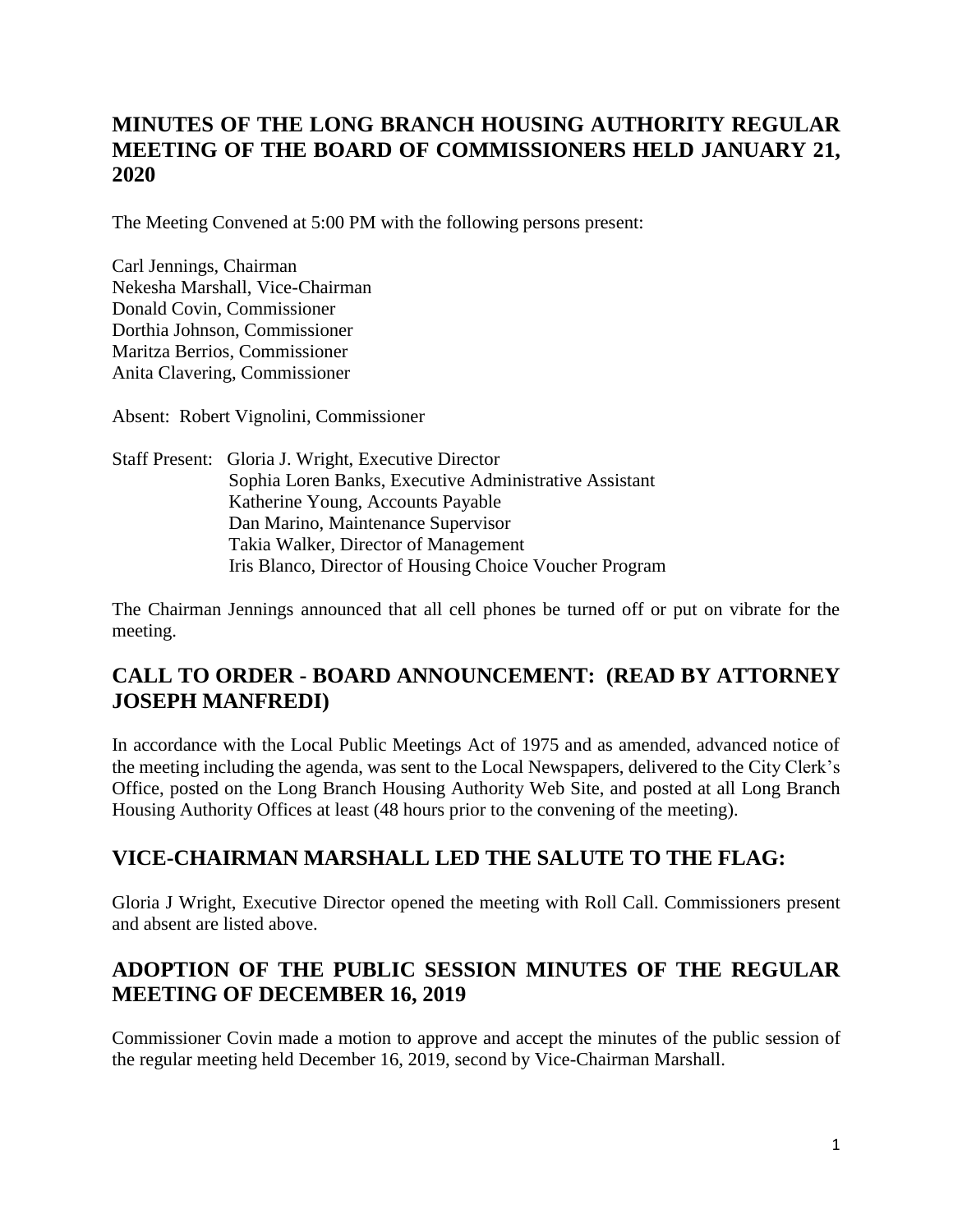Roll Call Vote Taken:

Ayes, Commissioners Johnson, Berrios, Covin, Clavering, Vice-Chairman Marshall and Chairman Jennings.

Opposed, None. Abstain, None Absent, Commissioners Vignolini Motion, Carried.

### **EXECUTIVE DIRECTORS REPORT:**

Executive Director Wright provided the board with relevant activities and news for the month of December 2019. Executive Director Wright outlined and summarized the Executive Director's Report provided to the Board.

### **Resolution 01-01-2020 - Resolution approving the list of bills for December 2019, and authorizing the payment of bills**

Vice-Chairman Marshall stated that finance committee has reviewed the List of bills with the Finance Department and that all questions have been satisfied. Vice-Chairman Marshall requested a motion to accept and approve Resolution 01-01-2020 the List of Bills in the amount of \$**1,194,420.24,** Vice-Chairman Marshall motioned, **seconded** by Commissioner Covin.

Ayes, Commissioners Johnson, Berrios, Covin, Clavering, Vice-Chairman Marshall and Chairman Jennings.

Opposed, None. Abstain, None Absent, Commissioners Vignolini Motion, Carried.

Public comment was called on this Resolution and this Resolution only, with no response.

### **Resolution 01-02-2020 - Resolution authorizing the transaction, authorizing a contract for extermination and pest control, authorizing an expenditure of funds in an amount not to exceed \$59,644 per year, subject to appropriations, authorizing an expenditure of funds, subject to appropriations**

Vice-Chairman Marshall made a motion to approve and accept Resolution 01-02-2020 second by Commissioner Johnson.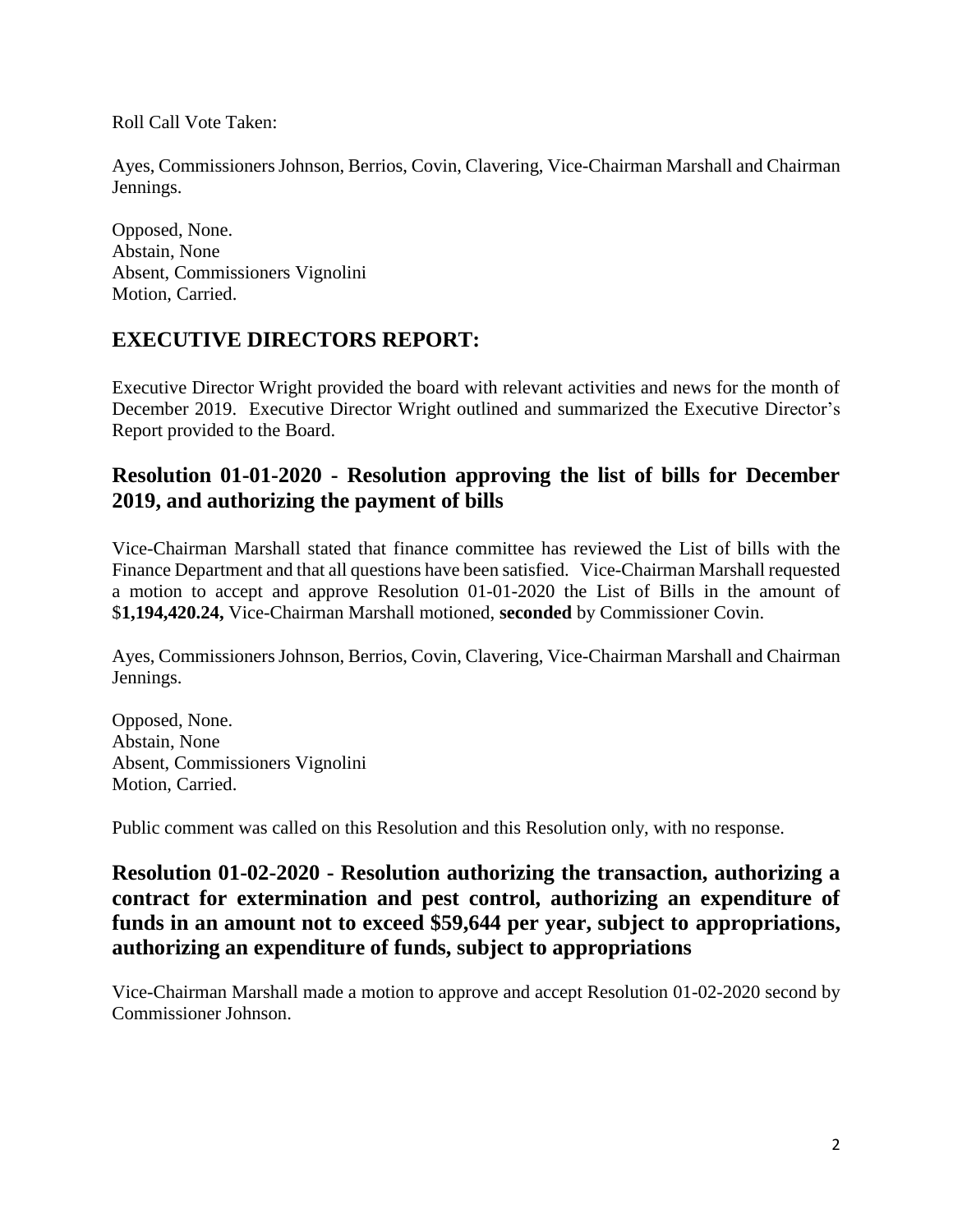Roll Call Vote Taken:

Ayes, Commissioners Johnson, Berrios, Covin, Clavering, Vice-Chairman Marshall and Chairman Jennings. Opposed, None. Abstain, None Absent, Commissioners Vignolini Motion, Carried.

Public comment was called on this Resolution and this Resolution only, with no response.

#### **Chairman Jennings requested a motion to go into Public Session. Commissioner Covin made a motion to go into Public Session, seconded by Vice-Chairman Marshall.**

Vincent LePore of Long Branch, 33 Ocean Terrace, approached the Board to discuss Shared Services to with the City of Long Branch, the development along Ocean Boulevard, the affordable housing unit allocation by the Kushner Family developers and the developer's tax abatement.

**Chairman Jennings requested a motion to go close Public Session. Commissioner Covin made a motion to go into Public Session, seconded by Vice-Chairman Marshall.**

### **Resolution 01-03-2020 – Resolution authorizing a Closed Session of the Regular Meeting of the Board of Commissioners on January 21, 2020**

Commissioner Covin made a motion to approve and accept Resolution 01-03-2020 second by Vice-Chairman Marshall.

Ayes, Commissioners Johnson, Berrios, Covin, Clavering, Vice-Chairman Marshall and Chairman Jennings.

Opposed, None. Abstain, None Absent, Commissioners Vignolini Motion, Carried.

### **Added Starter - Resolution 01-04-2020 - Resolution approving and authorizing settlement in the matter of Karen A. Rivera v. Long Branch Housing Authority, DCR Docket No. HN25HL-67669 and HUD Number 02-20-4628-8.**

Vice-Chairman Marshall made a motion to approve and accept Resolution 01-04-2020 second by Commissioner Covin.

Ayes, Commissioners Johnson, Berrios, Covin, Clavering, Vice-Chairman Marshall and Chairman Jennings.